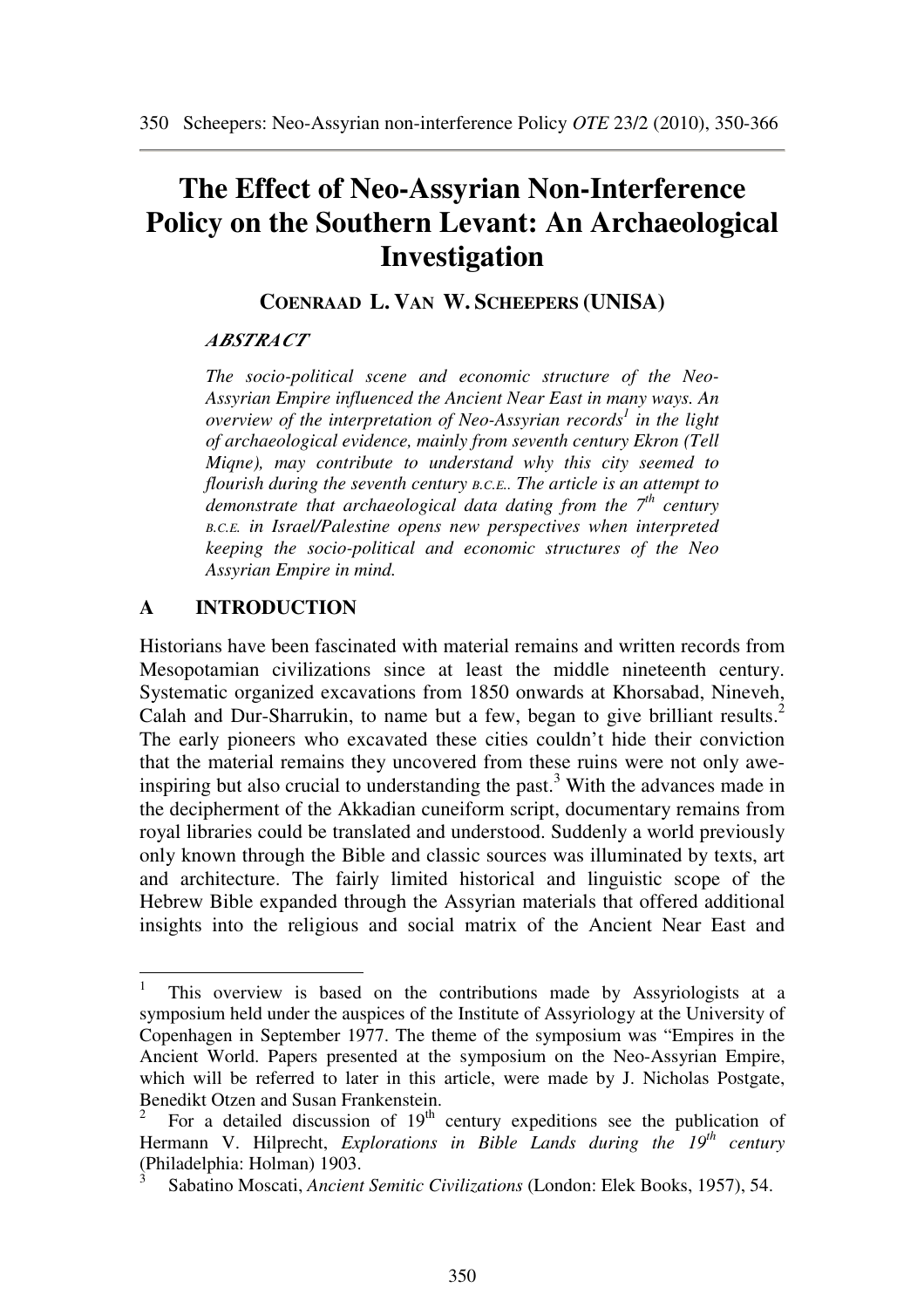Biblical chronology.<sup>4</sup>

It is not only biblical scholars that benefited greatly from the Assyrian written record, art and architectural monuments. Scholars in the field of Syro-Palestinian archaeology and historiography who had to rely on Biblical and a few Classical sources reflecting on Assyria and Babylonia, were overwhelmed with primary data in the form of lengthy documents, royal treaties and loyalty oaths, sculptures, reliefs from royal palaces, architecture of cities, to name but a few. This wide range of material is today indispensable when interpreting archaeological data from Israel/Palestine. This is especially true when archaeological results from Palestinian cities dating from the Conquest and Imperial phases of the Assyrian Empire are interpreted.

In order to demonstrate how written records and material remains from the Neo-Assyrian period impact on the interpretation of archaeological data from historical sites in Palestine, the excavation results from Ekron dating from the  $7<sup>th</sup>$  century B.C.E. will be used. Papers on the Neo-Assyrian Empire, presented by Assyriologists during a symposium held under the auspices of the Institute of Assyriology at the University of Copenhagen in Copenhagen in 1977 will serve as basis for the discussion.<sup>5</sup>

## **B SOCIO-POLITICAL SCENE AND ECONOMIC STRUCTURE OF THE NEO-ASSYRIAN EMPIRE**

## **1 A definition of "Empire"**

The Mesopotamian imperial tradition can be traced back as far as the Akkadian period, around 2300 B.C.E., when Sargon of Akade and Naram-Sin entered the scene as towering, nearly superhuman figures. Most of these rulers, if not all of them, were in fact concerned with military expansion and conquest of peripheral areas. A number of these kings from the third millennium B.C.E. proudly proclaim that they have "expanded the frontiers of Assyria," and in doing so, they have simply acknowledged the duty laid on them as

 $\overline{4}$ Niels P. Lemche, The Israelites in history and tradition, (London: SPCK, 1998), 35-64.

<sup>5</sup> The papers presented at the symposium are: John N. Postgate, "The economic structure of the Assyrian Empire," in *Power and Propaganda, Symposium on Ancient Empires*, (ed. Morgens T. Larsen. Copenhagen: Stougaard Jensen, 1979), 193-221; Benedikt Otzen, "Israel under the Assyrians," in *Power and Propaganda, Symposium on Ancient Empires*, (ed. Morgens T. Larsen. Copenhagen: Stougaard Jensen, 1979), 250-61; Susan Frankenstein, "The Phoenicians in the Far West: A function of Neo-Assyrian Imperialism," in *Power and Propaganda, Symposium on Ancient Empires*, (ed. Morgens T. Larsen. Copenhagen: Stougaard Jensen, 1979), 263-294.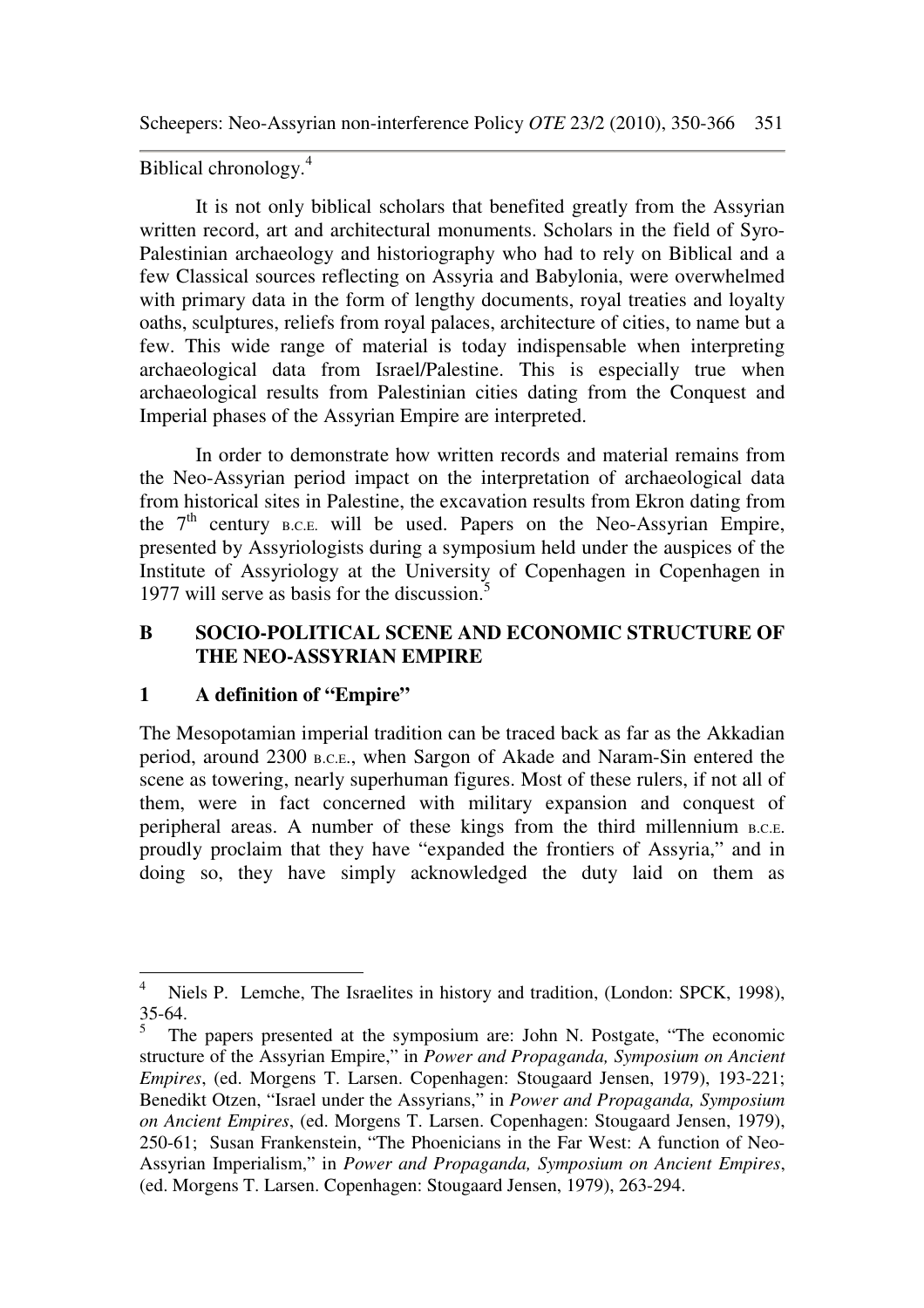representatives of the national god Assur. $<sup>6</sup>$  There is no doubt however, that the</sup> Neo-Assyrians from the first millennium B.C.E. were quite aware of the long tradition on which they were building, despite the immense span of time dividing them. They had no word for "Empire" and consequently did not distinguish such a structure from a territorial nation-state. They speak of "countries" or "lands." However, when imposing the term Empire on Mesopotamian history we usually have a common-sense definition in mind which centres on expansion, domination and exploitation. This then means that Empire is a relationship between a ruling and controlling power on the one hand and one or more subjugated and dominated peoples on the other. Empire can thus be defined as a super-national system of political control, and such a system may either have a city-state or territorial state as its centre. Concerning the structure of such a system,  $Larsen<sup>7</sup>$  includes the following three typical features of the fully developed Assyrian Empire of the first millennium in a definition of "Empire:"

- a methodological and permanent occupation of conquered territory,
- implantation of military garrisons, and
- a division of the territory into provinces governed by officials closely submitted to the authority of a central government.

### **2 Phases in the Neo-Assyrian Empire.**

 $\overline{a}$ 

#### CHRONOLOGICAL CHART OF NEO-ASSYRIAN KINGS

|                | <b>TIGLATH-PILESER III</b>               | 745 - 727 в.с.е.                       |
|----------------|------------------------------------------|----------------------------------------|
| Conquest phase | <b>SHALMANESER V</b><br><b>SARGON II</b> | 727 - 722 в.с.е.<br>$722 - 705$ B.C.E. |
|                | <b>SENNACHERIB</b>                       | $705 - 681$ B.C.E.                     |
| Imperial phase | <b>ESARHADDON</b><br><b>ASHURBANIPAL</b> | $681 - 669$ b.c.e.<br>669 - 627 B.C.E. |

Assyriologists tend to divide the Neo-Assyrian Empire into two phases, a "conquest phase" and an "imperial phase." The "conquest phase" lasts from the accession of Tiglath-pileser III into the reign of Sargon II, while broadly the "imperial phase" spans the  $7<sup>th</sup>$  century B.C.E., under Sennacherib, Esarhaddon

<sup>6</sup> Mogens T. Larsen, "The Tradition of Empire in Mesopotamia: Mesopotamia 7," in *Power and Propaganda, Symposium on Ancient Empires*, (ed. Morgens T. Larsen. Copenhagen: Stougaard Jensen, 1979), 90.

<sup>7</sup> Mogens T. Larsen, "The Tradition of Empire in Mesopotamia," 92.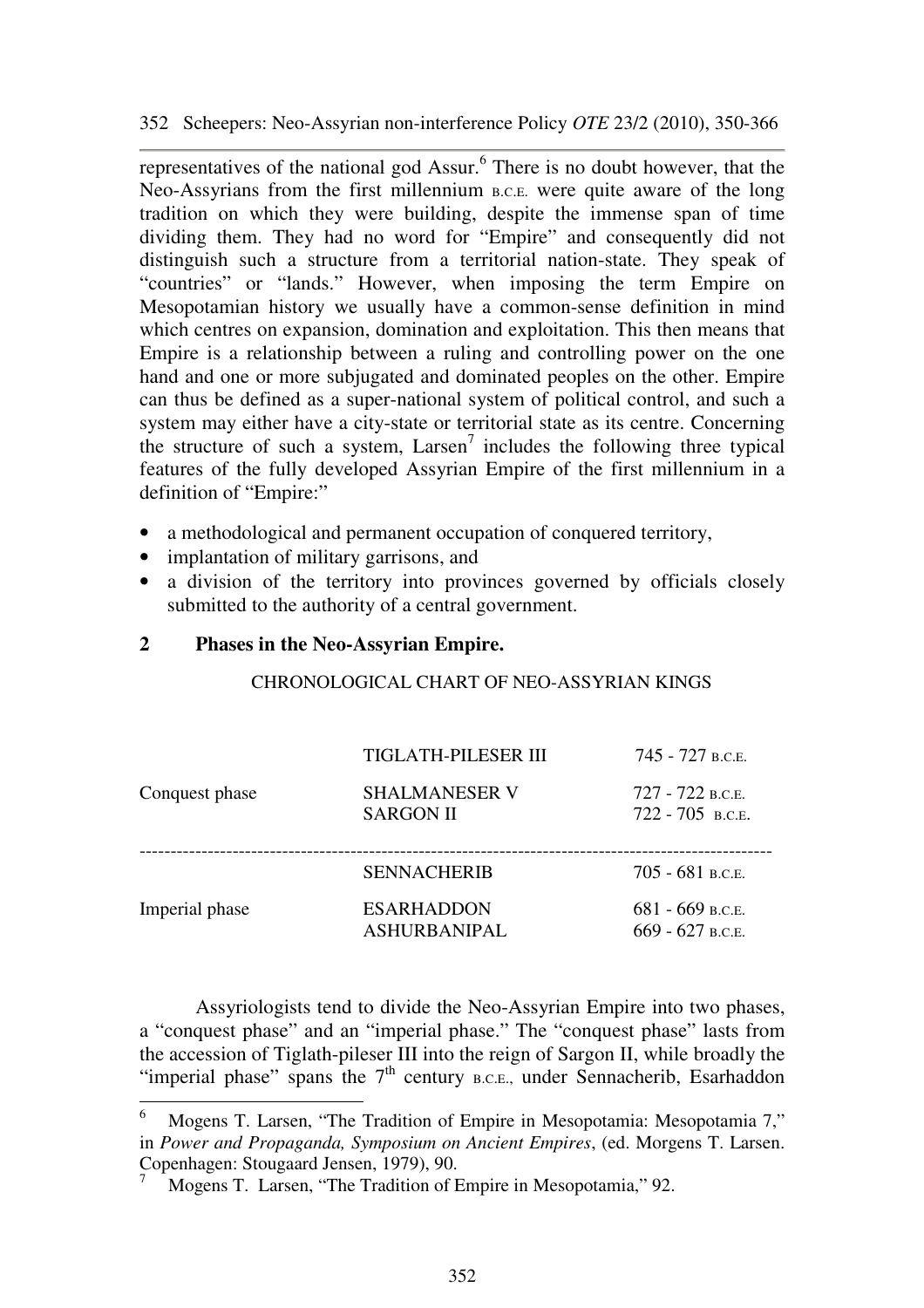and Ashurbanipal. In administrative terms there is no clear break between the reign of Tiglath-pileser III from 745 B.C.E. and the reign of Assurbanipal. It seems accepted that Tiglath-pileser III re-organised the provincial system and it is likely that the framework of the military and civil administrations was laid down in his reign as well.

In *economic* terms, however, a clear distinction can be drawn between the decades during which the empire was regularly pushing its borders outwards and consolidating its conquests with an essentially military administration, and the later years when the main tracts of the Empire had been under Assyrian rule long enough to have acquired a certain stability and to have adjusted their economic and civil life to the new conditions. $8$  The discussion in this article focuses mainly on the imperial phase of the Neo-Assyrian Empire (Sennacherib, Esarhaddon and Ashurbanipal), since it overlaps with the  $7<sup>th</sup>$ century B.C.E. occupation at Ekron (Stratum I).

This pushing of boundaries clearly demanded considerable advances in communications, in military logistics and in administrative techniques. The logistics involved in the movement of large armies over stretches of hundreds of kilometres and the transportation and communication apparatus necessary for an effective system of taxation and economic control were apparently first mastered by the Assyrians.<sup>9</sup>

## **3 Economic resources for the Empire**

Three main resource areas that kept the Empire's economy running were the cultivated plains, the coastal strip and the Taurus-mountains. The cultivated plains were situated in northern Mesopotamia where most of the corn was grown, of which a constant healthy surplus was needed for the armies and to secure the survival of the large cities. Apart from corn, other agricultural products from these plains mentioned in the Assyrian texts were vegetables, fruit nuts, grapes and very important, straw for animal fodder and brickmaking, while the production of leather and wool was also important.

The incorporation of the cities along the Levantine seaboard led by the Phoenician towns of Tyre and Sidon, made a great difference to the economic resource structure of the Empire. For the first time Assyria directly controlled the Mediterranean commerce. Although it seems that the Assyrians did not intervene in the traditional trade patterns of the Phoenicians, there must have been a healthy additional income from harbour dues. Nor should we forget the North Syrian, Palestinian, Cilician and at times Cypriote ports who also contributed their share of harbour dues. Luxury goods available from these sources came in handy for the dignity of the Assyrian king who demanded that

 8 Postgate, "The economic structure of the Assyrian Empire," 194.

<sup>9</sup> Mogens T. Larsen, "The Tradition of Empire in Mesopotamia," 93.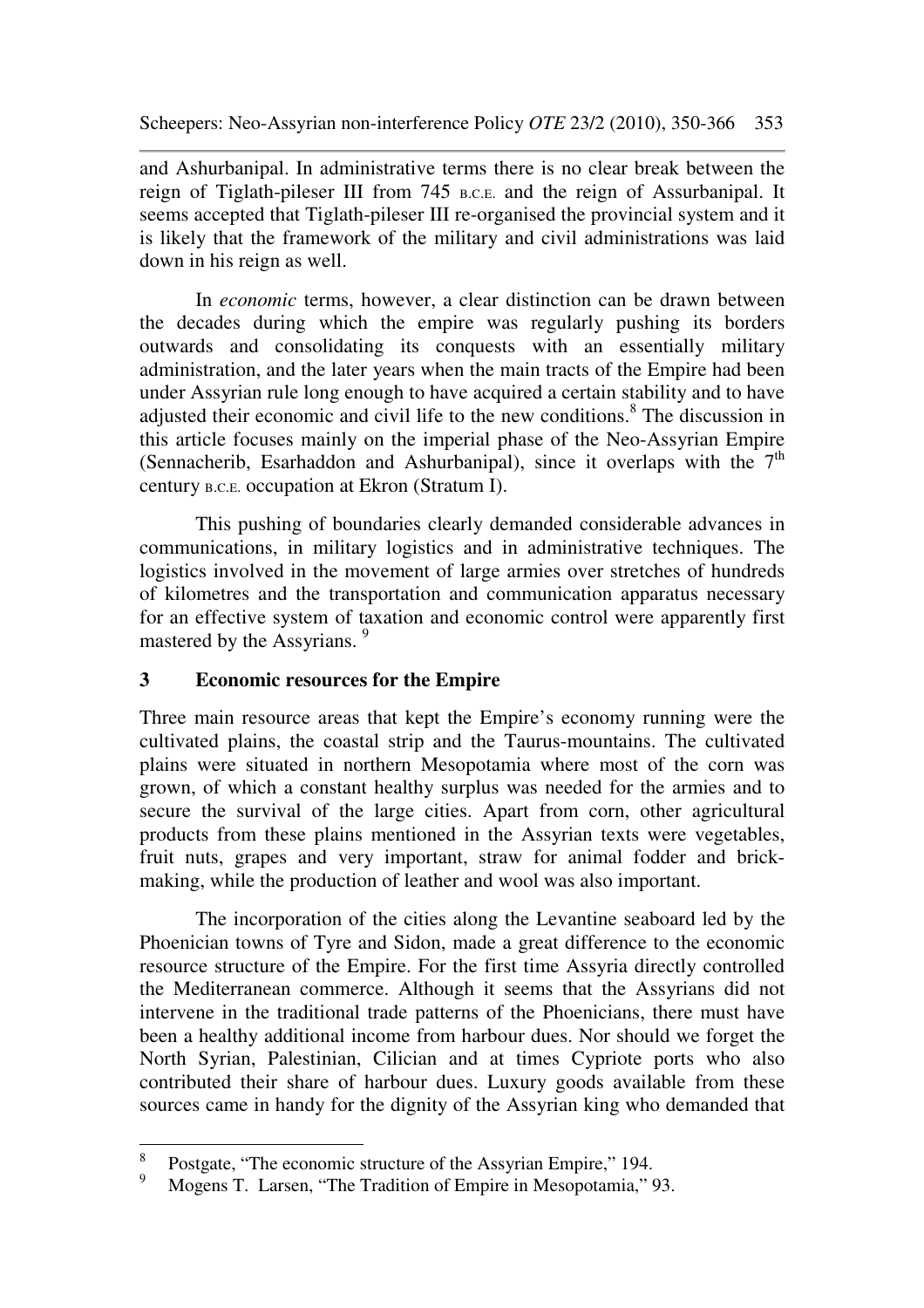his capitals, temples and palaces should display his wealth. The latest luxury items from the west, if not forthcoming as booty or tribute, had to be provided in other ways, and what better avenue can there be than through government controlled ports.

Although the villages in the north-west Taurus mountains had little to contribute to the economic pattern of the Empire, the mines in that region (Urartu) gave Assyria virtually her only direct access to metals. Metals such as copper, iron, lead and silver from these areas were of the utmost importance, especially for the needs of the Assyrian war-machine and building operations. Loss of direct control of these areas may have had a serious disruptive effect on the Empire's economy. $10$ 

## **4 Non-interference policy**

To simplify the government controlled commodity supplies, Postgate divides the empire into three sectors: a palace sector, a government sector and a private sector. The palace economy included not only the king's various establishments and families in the different cities, but similar households such as the queen mother or the crown prince, and those highly placed officials and courtiers whose remuneration was in the nature of domestic expenditure for the royal purse.

The role of the government sector in the economy was primarily to draw on the private sector to provide resources for the state's civil and especially military organisations. The backbone of the government sector was the provincial system. The governor of a province and his subordinates were responsible for the collection of payments of all kinds from their province and for the conscription and supply of soldiers and civil labourers. It was through the provincial government that the state came into contact with the ordinary person. The chief preoccupation of the provincial governments, in economic terms at least, was to supply the army with any kind of requirement to keep it running, be that may flour, wine, straw for horses and mules, labourers for building defensive walls of cities, etcetera.

In the private sector the movement of commodities is much harder to document because of the scarcity of written evidence. There is of course some evidence for government taxation of the private sector, which mainly concerns the taxes on agriculture and trade. Taxation of the private sector was principally in kind, on agricultural produce, and these taxes probably furnished a large proportion of the reserves of grain required by the civil and especially the military administration. Evidence for the precise rates of tax is scanty, but it was usually if not invariably a fraction of the crop, and the attested rates are 10% for corn and 25 % for straw, which no doubt reflects the relatively high

 $\overline{a}$ <sup>10</sup> Postgate, "The Economic Structure of the Assyrian Empire," 200.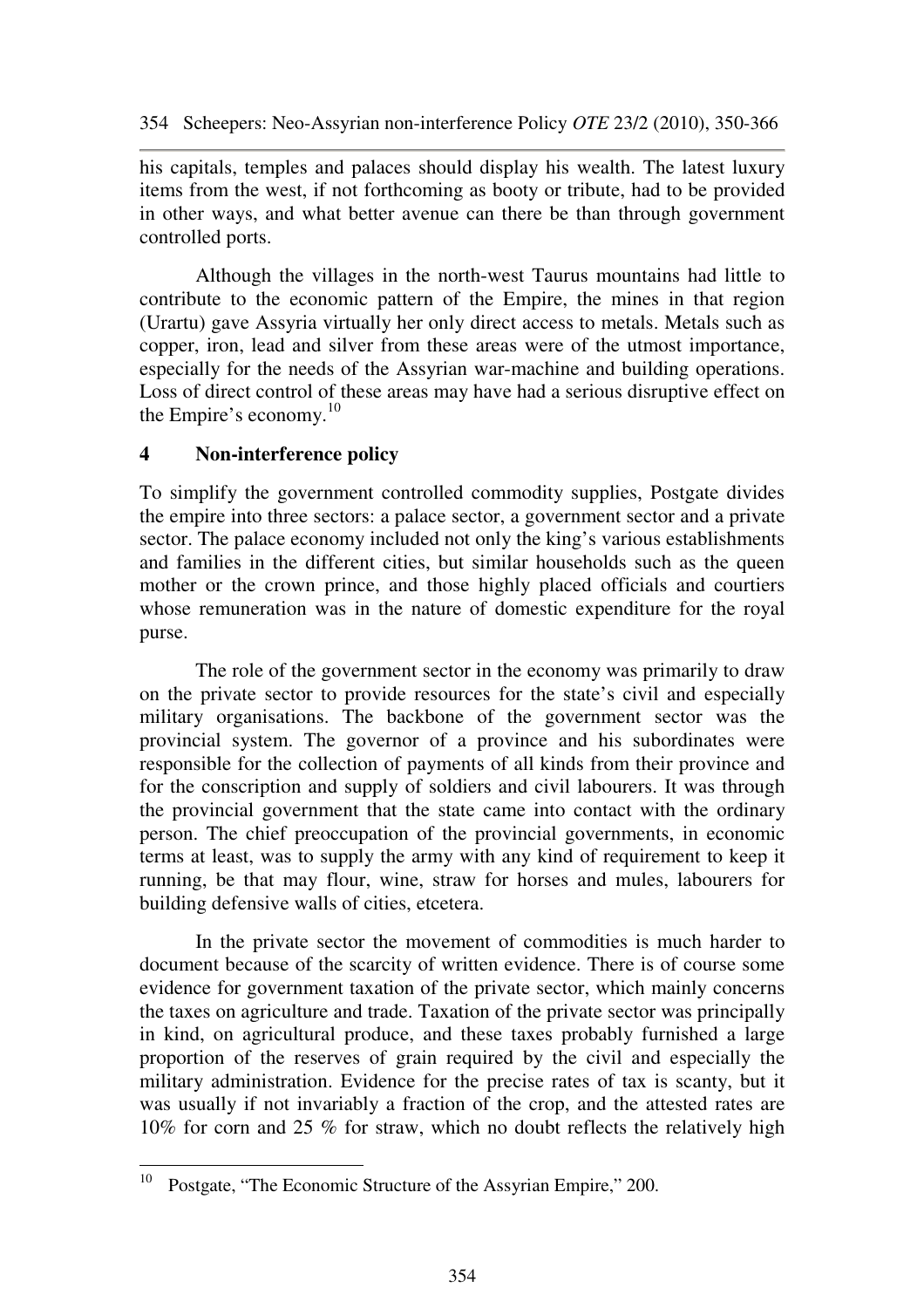demand for straw by the government to feed the horses needed in the army. These rates do not seem oppressive, nor is there much evidence for arrears in tax. In fact, evidence suggests rather tax avoidance by the large landowner and not failure by the small farmer.

Nothing is known of the taxation of town-dwellers without any agricultural lands. Evidence exists however from Assyrian documents that the king expected the merchants and industrialists of the Levant and Babylonia to carry on with their mercantile activities *without interference from the government.* They would of course have been liable to customs and other state dues, but there is no hint of government trade monopoly.<sup>11</sup> There are a number of passages that may be interpreted as if the Assyrian kings actively encouraged private trade under their aegis. A few examples from Assyrian records support this fact:

- Tiglath-pileser's official in charge of the Phoenician coast writes to him to say that he was permitting the people of Sidon to "bring down the timber" (from Mt. Lebanon) "and do their work with it, but not to sell it to the Palestinians or Egyptians" - implying that they may trade freely in timber as long as they did not sell to Assyria's potential enemies.
- A decade or two later Sargon II describes how he tried to make the population of Samaria re-open trade with Egypt: "I opened the sealed harbour of Egypt, and I mixed the people of Assyria with the people of Egypt and made them engage in trade together."
- After describing how he restored Babylonia to normality and sent the citizens of Babylon back to their homes, Esarhaddon says that he "opened the roads for them to the four winds.".<sup>12</sup> (This claim of Esarhaddon that he opened the roads for the people of Babylon to the four winds might also be considered as ideologically loaded).

Evidence from Assyrian sources is very scanty to reconstruct the actual items traded. Perhaps the most illuminating single source is the pair of Neo-Babylonian texts dating from the reign of Nabonidus, which record luxury and semi-luxury items from the west. The items mentioned there consisted of metals (copper, iron and tin), chemicals (dyes and alum), foodstuffs (whine, honey and olive oil), fibres (dyed wool and linen). Although these texts date from after the downfall of Assyria, the pattern of trade need not have changed much in the meanwhile, and we are justified in expecting that a similar type of consignment would have found its way to the Assyrian capitals and to Babylonia during the reigns of the Neo-Assyrian kings.<sup>13</sup>

 $11$ Postgate, "The Economic Structure of the Assyrian Empire," 207.

<sup>&</sup>lt;sup>12</sup> Postgate, "The Economic Structure of the Assyrian Empire," 206.

<sup>13</sup> A. Leo Oppenheim, "Essay on overland trade in the First millennium B.C.," *Journal of Cuneiform Studies* 21 (1967): 238.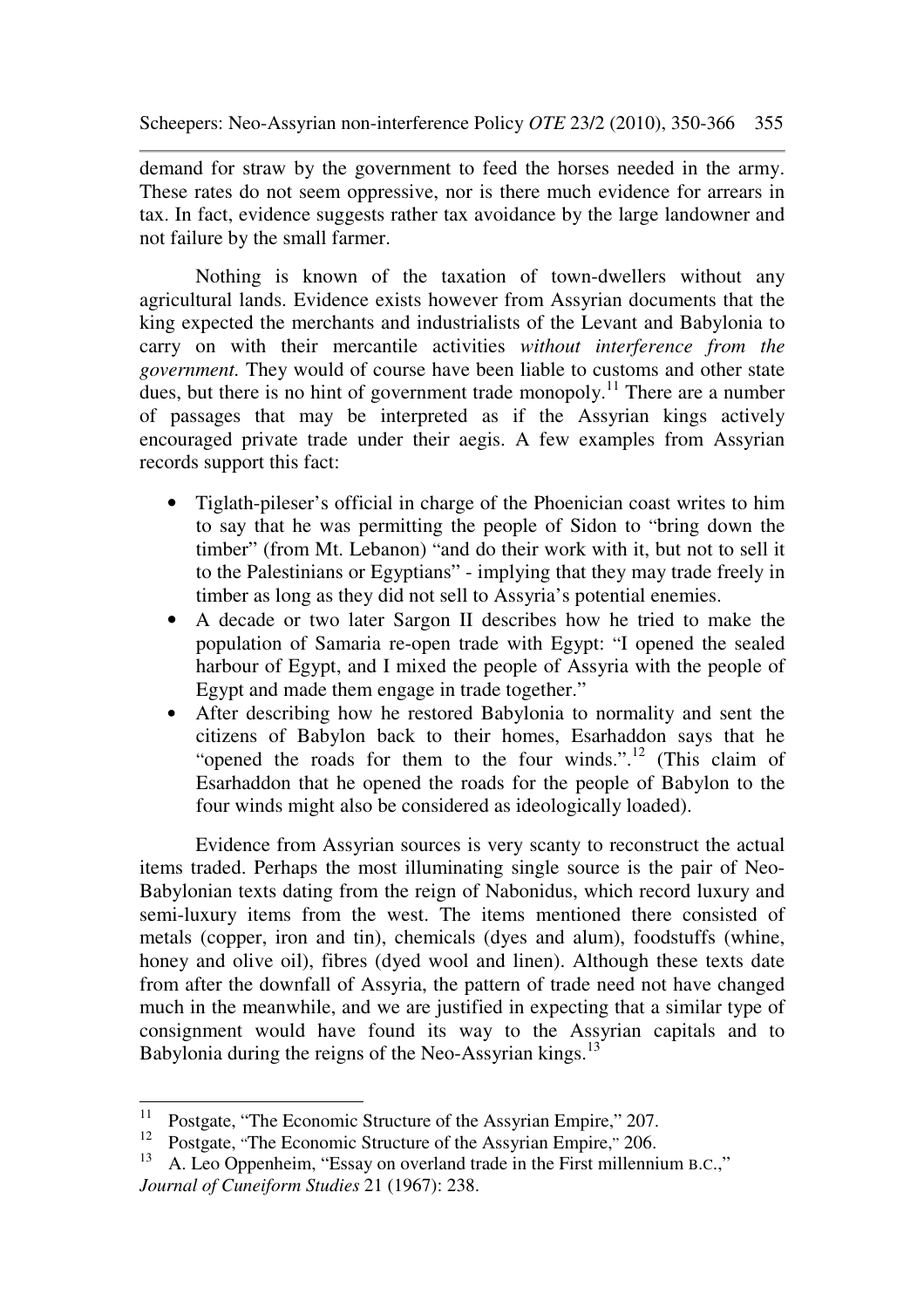## **5 Treatment of citizens from conquered regions**

During the conquest phase the policy of deportation was used by Sargon II, whereby dissident elements from conquered towns and cities were deported across the Empire, a purely political rather than an economic move. During the imperial phase ordinary citizens were either deported, but more often left to till their fields, in which case they were liable to "render service like the people of Assyria."<sup>14</sup>

If deported during the imperial phase, prisoners-of-war were either employed directly on public works, such as the construction of the king's cities, Sennacherib's irrigation schemes or distributed among the population to apply their skills. In one of the texts, Assurbanipal states that "the remainder (of warprisoners) I distributed like sheep between the cities, residences of the great gods, among my governors, my nobles and all my camps." These and other texts show that it was a regular and accepted procedure to assign war-prisoners to the palace and private sectors where they could apply their skills to benefit the economy of the Empire.

People with specialised skills like scribes, weavers, shepherds, oilpressers and leather-workers operated in groups or cohorts. Cohorts that were formed of craftsmen were given raw material like wool, metal or olives and they had to convert it into textiles, weapons and oil. Once the finished products (*iskaru)* were produced or manufactured from the raw material, they fulfilled their service  $(i\ell ky)$  to the Empire.<sup>15</sup> These cohorts were not only formed in or close to the capital cities, but also operated in smaller towns and villages across the empire, as will be illustrated later on.

It is important to take note that the Neo-Assyrian kings were *not overly interested in manipulating the economy of either the central or annexed regions of their empire*, except in the crude sense of extracting wealth. For wealth to flow from the provinces to the kings' palaces, successful harvests were important. It is thus not surprising to find that the kings were intensely interested in the state of the crops. Already in the earliest years of the Neo Assyrian kingdom the rulers boasted about ploughs set to land that was not cultivated before. Letters from distant parts have fairly routine reports on the state of the harvest; correspondents mention heavy rains, sometimes with precise detail, evidence that the kings were concerned about the health of the empire's economy.

#### **6 Neo- Assyrian political and economic policy in Syria/Palestine**

Trade routes between Egypt and Mesopotamia had to pass through Palestine and Syria. It is thus understandable that super powers of the Ancient Near East

 $14$ Oppenheim, "Essay on overland trade," 240.

<sup>&</sup>lt;sup>15</sup> Postgate, "The Economic Structure of the Assyrian Empire," 212.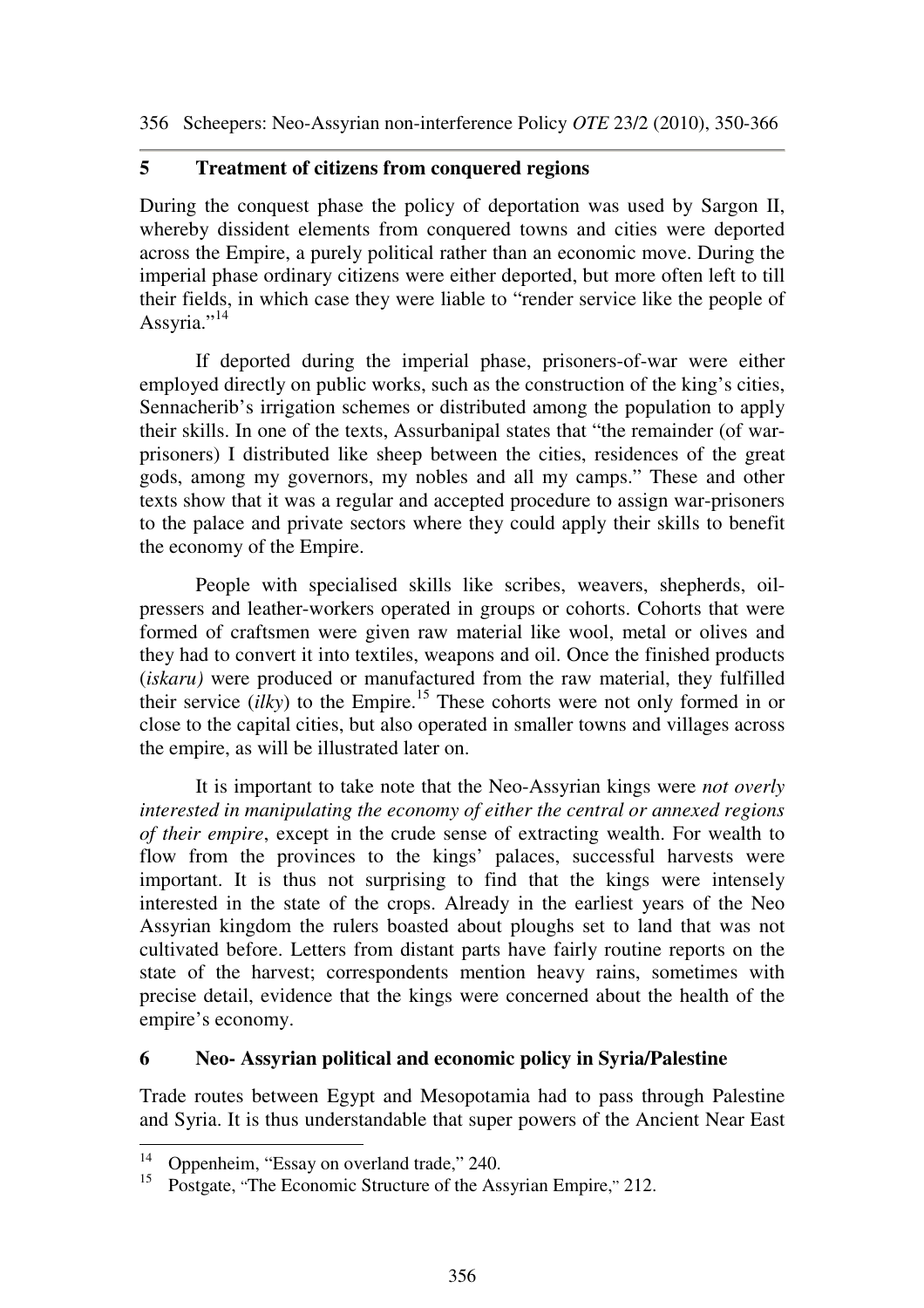would have made great effort to have power over this region in order to control the caravan routes passing through and seaports serving it. This was the case in the Bronze Age with Egypt and the Hittites and later in the Iron Age when Esarhaddon entrusted the ports of trade and trade routes to Baal, King of Tyre. $16$ 

There is still no consensus amongst scholars as to why Tiglath-pileser led his first campaign to Palestine in 734 B.C.E. In an article about the Philistines under Assyrian rule, Tadmor, $17$  argues that 'the first campaign to Philistia in 734 B.C.E. was largely motivated by the Assyrian aim of dominating the Mediterranean seaports and gaining control over their commerce'. Otzen agrees with him that Tiglath-pileser did not go down to Philistia in 734 B.C.E. to quell rebellions or to collect tribute, but to secure commercial interests, as was the case with his successors during the following decades <sup>18</sup>

On the whole it is characteristic that the Assyrians tried by all means to avoid establishing provinces in this corner of Syria/Palestine. Instead, they maintained the vassal city-state system despite what happened. The normal Assyrian procedure was to establish a puppet state or province, once a revolt occurred against Assyrian supremacy (the fate of the Israelite Northern Kingdom in 732-33 and in 722 serves as an example). But when Hanun, the king of Gaza, fled from Tiglath-pileser in 734 B.C.E. and apparently sought help from Egypt, he was reinstated on his throne in Gaza when he returned from Egypt and became an Assyrian vassal. It may be asked: Why was he not deported as the rest of his family and why was Gaza not turned into a province? There seems to be two reasons:

- Alt, $^{19}$  pointed out that the Assyrians always wanted to keep the Philistine states as vassal states, so they could continue using them as buffer states against Egypt.
- The other reason may be that the commercial interests of Tiglath-pileser (Gaza being the most important market city of the Arabian tribes in the south) forced him to preserve Gaza as an independent state, just as he had done with Tyre and Sidon.<sup>20</sup>

<sup>16</sup> <sup>16</sup> Simo Parpola & Kazuko Watanabe, *Neo-Asyrian Treaties and Loyalty Oaths*  (Helsinki: Helsinki Press, 1988), 25.

<sup>17</sup> Hayim Tadmor, "Philistia Under Assyrian Rule," *Biblical Archaeologist* 29 (1966), 90

<sup>&</sup>lt;sup>18</sup> Benedikt Otzen, "Israel under the Assyrians," 255.

<sup>19</sup> Albrecht Alt, "Neue Assyrische Nachrichten über Palästina," *Kleine Schriften zur Geschichte des Volkes Israel* 2 (1959): 240.<br><sup>20</sup> Havim Todress (1971)<sup>11</sup>

<sup>20</sup> Hayim Tadmor, "Philistia Under Assyrian Rule." *Biblical Archaeologist* 29 (1966): 88-97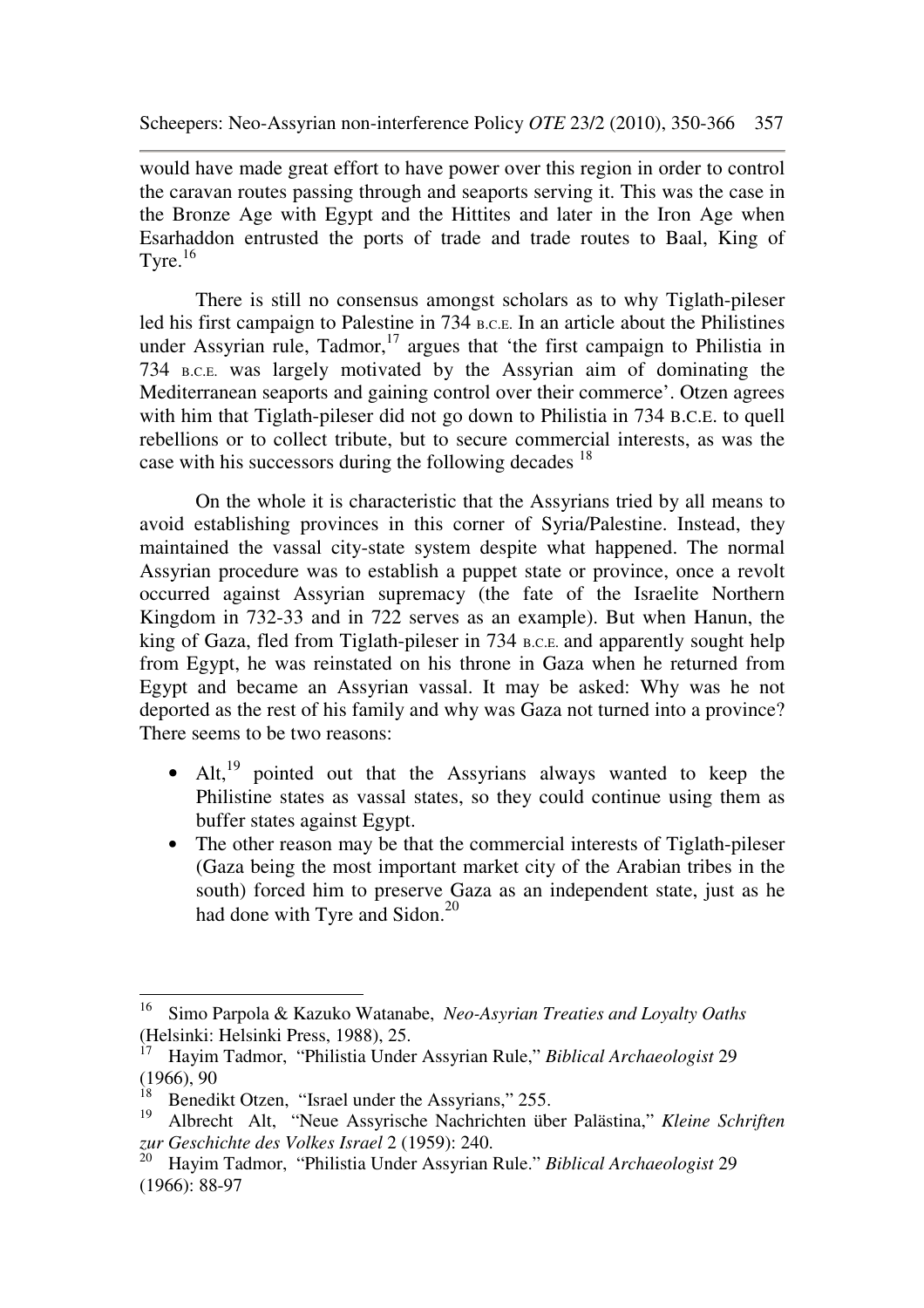The two main economic activities of Assyria in the vassal states surrounding Judah were trade in exotic luxury goods and incense from Arabia and the mass production and distribution of olive oil. There is hardly a doubt that from the late eighth century onwards the Arabian trade provided the Assyrian Empire with significant revenues. Securing the desert roads leading northward from the Arabian peninsula to the Assyrian controlled Phoenician harbours, was thus of paramount importance for the Assyrian kings<sup>21</sup>

The idea of Alt that the Assyrians needed to keep the Philistines states as vassal states to serve as buffer against Egypt explains Neo-Assyrian economic policy in Philistia during the time they maintained power. They maintained with this policy until the decline of the Neo-Assyrian Empire during the last third of the seventh century. This special relationship with Ekron, capital of the vassal state of Ekron, is also evident in the motion of Assyria to appoint two local kings, Padi and Ikausu, on the throne at Ekron.

The policy to use Philistine states as buffer states against Egypt, also explains the Assyrian treatment of Judah as vassal state. Its northern neighbour Israel was turned into a system of provinces already in the 730's and 720's B.C.E. Judah never became a province, not even after its participation in several rebellions. Similar to the Philistine states, Judah needed to remain a buffer state against Egypt. The same explanation is valid for the south-eastern Jordanian states, Ammon, Moab and Edom which never became provinces.  $22$  "It is remarkable that, even though the Assyrians were provoked by a long series of rebellions in South Palestine, they never departed from the fundamental and strategic idea of Tiglath-pileser, the idea of the buffer states."<sup>23</sup> The states in South Palestine remained in principle vassal states with only minor alterations in their political status. A rebellion might reduce a state to a puppet state for a short period. The king who had revolted would be dethroned by the Assyrians but another more loyal king from the same state would then be enthroned, as was the case with Ashdod, Ashkelon and Gaza.

Although the relations of conquered cities to Assyria were ideologically represented in terms of submission and tribute, it is unclear to what extend the empire formation represented a real reorganisation of economic functions rather than to facilitate it, if not to extend traditional exchange relations and regional specializations. (The instance of the olive oil industry at Ekron, to be discussed later on in this article, is a perfect example of regional specialisation in a specific economic sector).

 $\overline{a}$ 

<sup>21</sup> Israel Finkelstein, & Niel A. Silberman, *The Bible Unearthed* (New York: The Free Press, 2001), 267.

<sup>&</sup>lt;sup>22</sup> Herbert Donner, "Neue Quellen zur Geschichte des Staates Moab in der zweiten Hälfte des 8 Jahrh.V.Chr.," *Mitteilungen des Instituts für Orientforschung* 5 (1957): 166.

<sup>&</sup>lt;sup>23</sup> Otzen, "Israel under the Assyrians,"  $257$ .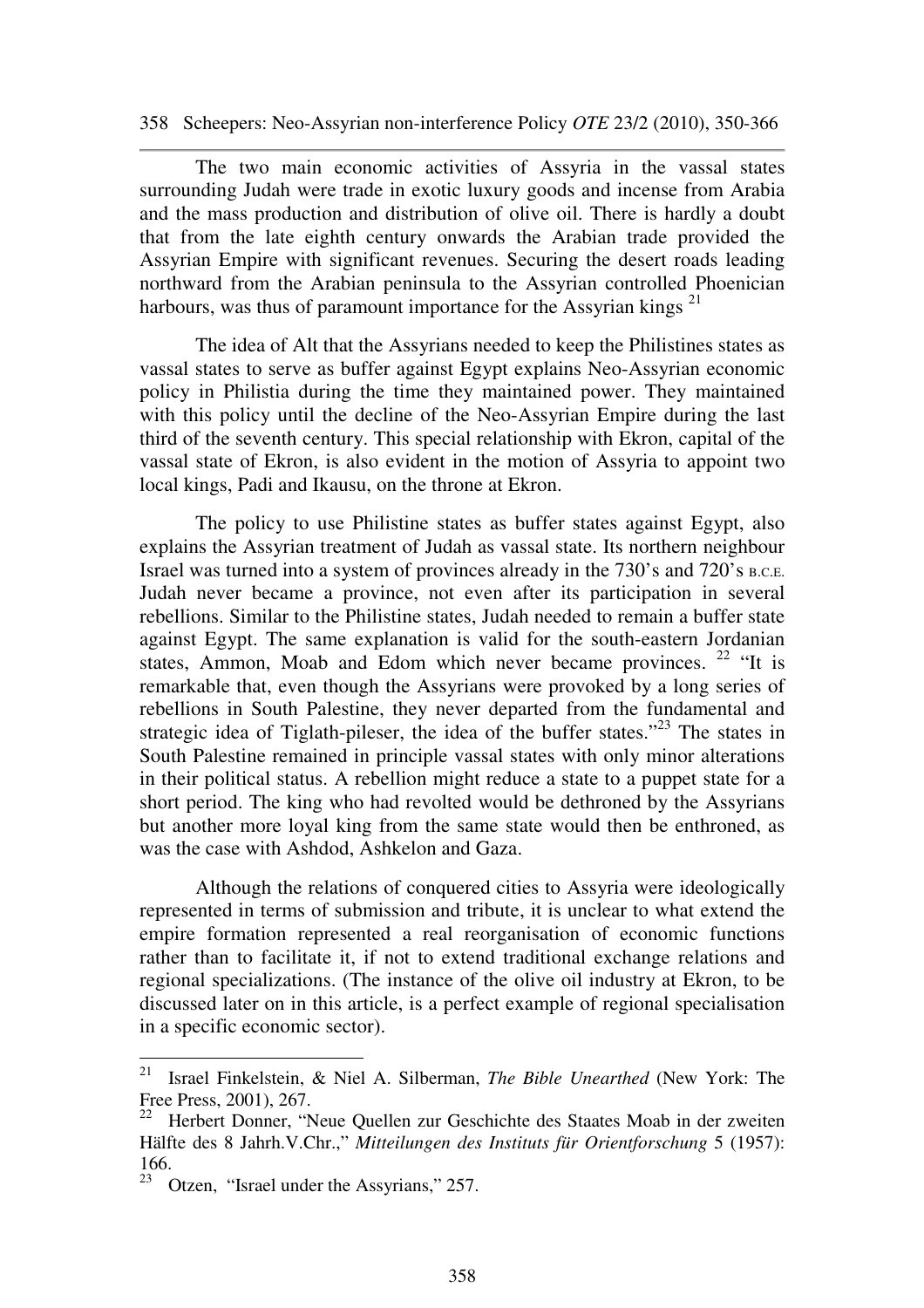The fact that the provinces and especially the vassal states retained a measure of economic self-sufficiency and freedom to accumulate wealth in traditional ways as long as the tribute demands were met is reflected in the almost inevitable rebellion that greeted each Assyrian king on his accession.<sup>24</sup> This in turn underlines the idea that the control over the inter-regional trading network was an important motive behind Assyrian imperialism.<sup>25</sup>

From the above it became clear that the Neo-Assyrian kings were not much interested in manipulating the economy of either the central or annexed regions of their empire. This economic policy of the Neo Assyrian kings, dramatically influenced the living conditions and economy of especially the Southern Levant provinces and vassal states.

In support of this conclusion of mine, we need to investigate and interpret the excavation results from the Philistine city of Ekron, in particular the occupation phase dating from the beginning to last quarter of the  $7<sup>th</sup>$  century B.C.E. After that, I intend to show that the economic and industrial growth during this period at Ekron is a direct result of its inhabitants who took advantage of this non interference policy of the Neo-Assyrian kings. By taking advantage of this situation, the city and surrounding region prospered.

# **C ARCHAEOLOGICAL EVIDENCE AND NEO-ASSYRIAN ECONOMIC POLICY.**

Recent archaeological evidence from Tel Miqne (Ekron), interpreted within the broader context of Neo-Assyrian economic policy during the  $7<sup>th</sup>$  century B.C.E., opens a complete new appreciation of their impact on the newly acquired provinces and vassal states.

# **1 Excavation results from Tel Miqne, Ekron**

Tel Miqne is situated in Philistia on the western edge of the Inner Coastal Plain. This region was the natural and historical frontier zone that separated Philistia and Judah. Ancient Ekron was strategically situated near major highways. The Via Maris, connecting Egypt to the south with trade centres further north-east along its extent, passed close by. Ekron was one of the five major cities often referred to as the *Pentapolis* of the Philistines. It is well known from biblical texts, where its political status as a Philistine capital city is clearly delineated in the book of Joshua.<sup>26</sup> Tel Miqne is one of the largest Iron Age sites in Israel and is composed of two parts: a10 acre upper tell (the Upper City) and a 40 acre lower tell (Lower City). The Lower City is flat, almost square-shaped with

<sup>24</sup> William W. Hallow, "From Qarqar to Carchemish. Assyria and Israel in the light of new Discoveries," Biblical Archaeologist XXIII/ 2 (1960): 34-51.

<sup>&</sup>lt;sup>25</sup>Susan Frankenstein, "The Phoenicians in the Far West," 269.<br><sup>26</sup>Source: Gitin & Trude K, Dothan. "The rise and fall of Ekro

Seymour Gitin & Trude K. Dothan, "The rise and fall of Ekron of the Philistines," *Biblical Archaeologist.* 50 (1993): 199-221.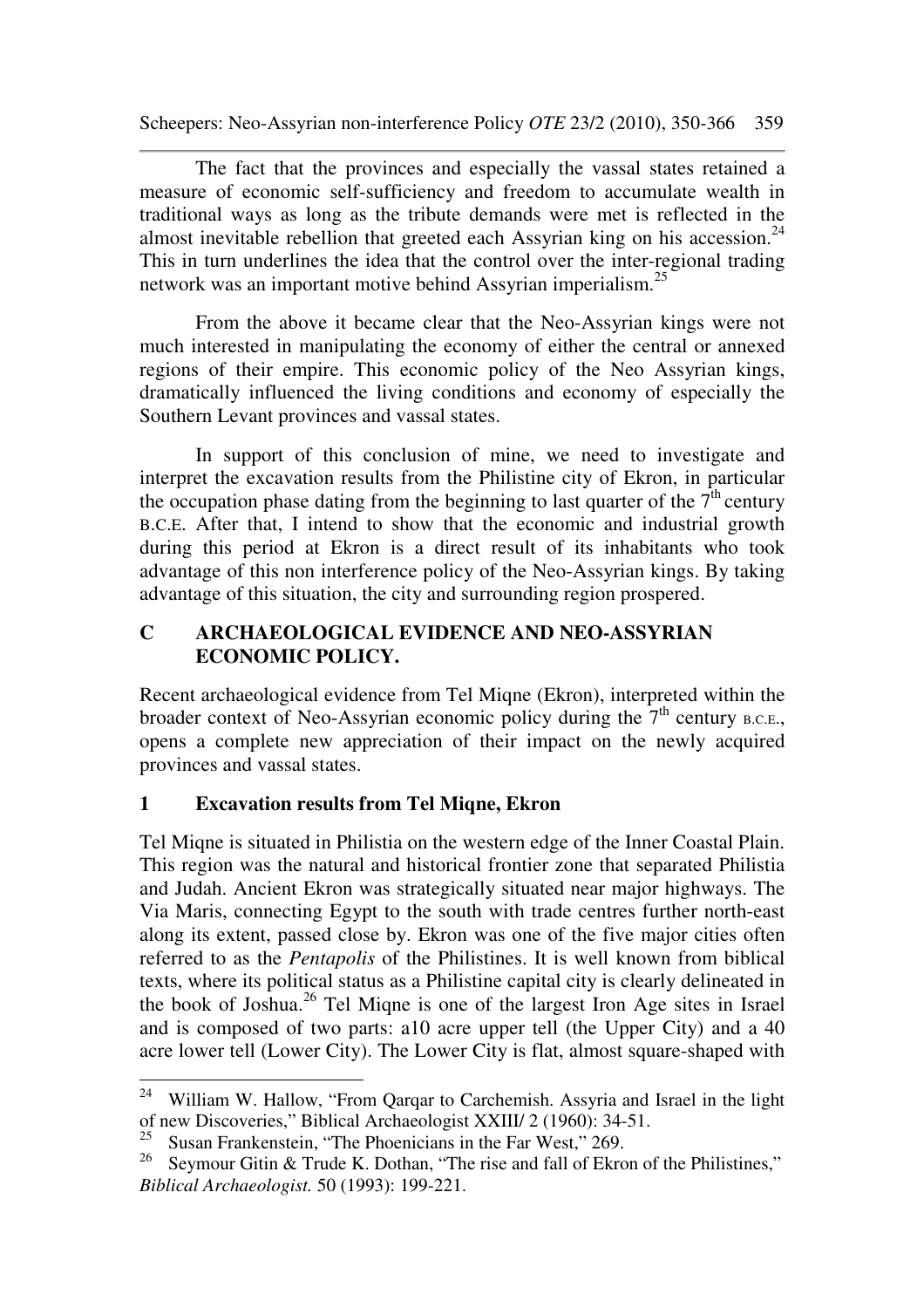a 2,5 acre mound-shaped acropolis at its northern end. The upper 10 acre tell is a rectangular-shaped ridge and juts out northward into the wadi Timnah. $^{27}$ 

Excavations at the site have already identified nine distinct strata. The lowest stratum thus far, stratum IX, dates from the early part of the Late Bronze Age  $(15<sup>th</sup>$  to  $14<sup>th</sup>$  centuries b.c.e.). It was a prosperous city and many pottery remains found were imports from Cyprus. Fire apparently destroyed this city sometime in the  $15<sup>th</sup>$  to  $14<sup>th</sup>$  centuries.

The following Late Bronze Age city, stratum VIII, ceased to exist by the end of the Late Bronze Age (end  $13<sup>th</sup>$  century  $B.C.E.$ ). It contained much evidence of Late Bronze Canaanite culture. In the next stratum VII, the first Iron Age I city (first third of  $13<sup>th</sup>$  century  $_{B.C.E.}$ ), a complete new culture is evident on the site, generally believed to be Philistine, one of a number of groups from the Aegean that settled along the Eastern Mediterranean coast at that time. Although the pottery and other finds at the site signify the presence of a new group of settlers, the Canaanite ceramic tradition did not disappear completely, $^{28}$  an indication that the dominant Philistines practiced a policy of peaceful co-existence, with the Canaanites whose land and city they took from them.

Findings from the following two strata, V and IV  $(11<sup>th</sup>$  -early  $10<sup>th</sup>$ century B.C.E.), including ivories and faience pieces, reflect a growing influence of Egyptian and Phoenician material culture.<sup>29</sup> This progress went hand in hand with a loss of distinctiveness of the Philistines' material culture. The once large urban center with its distinctive material culture was destroyed and came to its end during the early  $10<sup>th</sup>$  century B.C.E., which also marked the end of the Iron Age I occupation of Ekron. The once great Philistine city, that covered the entire 50 acre tell, was reduced to a small fortified town. By the mid  $10<sup>th</sup>$ century B.C.E. the Philistines had withdrawn from the 40 acre Lower City and continued to occupy only the upper 10 acres of the Upper City, represented in strata III and II.

What or who was responsible for the dramatic collapse of this once

 $27\,$ Trude Dothan & Seymour Gitin, "Ekron of the Philistines. How they lived, worked and worshiped for five hundred years," *Biblical Archaeology Review.* XVI/1 (1990): 21-25.

 $^{28}$  Ann E. Killebrew, "Ceramic typology and Technology of Late Bronze II and Iron I Assemblages from Tel Miqne-Ekron: the Transition from Canaanite to Philistine Culture", in *Mediterranean Peoples in Transition. Thirteenth to Early Tenth Centuries B.C.E.* (eds. Seymour Gitin, Amihai Mazar, & Ephraim Stern. Jerusalem: Israel Exploration Society, 1998), 379-402.

<sup>&</sup>lt;sup>29</sup> James M Weinstein, in "Egyptian relations with the Eastern Mediterranean World at the End of the Second Millennium BCE", in *Mediterranean Peoples in Transition. Thirteenth to Early Tenth Centuries B.C.E.* (eds. Seymour Gitin, Amihai Mazar, & Ephraim Stern. Jerusalem: Israel Exploration Society, 1998), 188-194.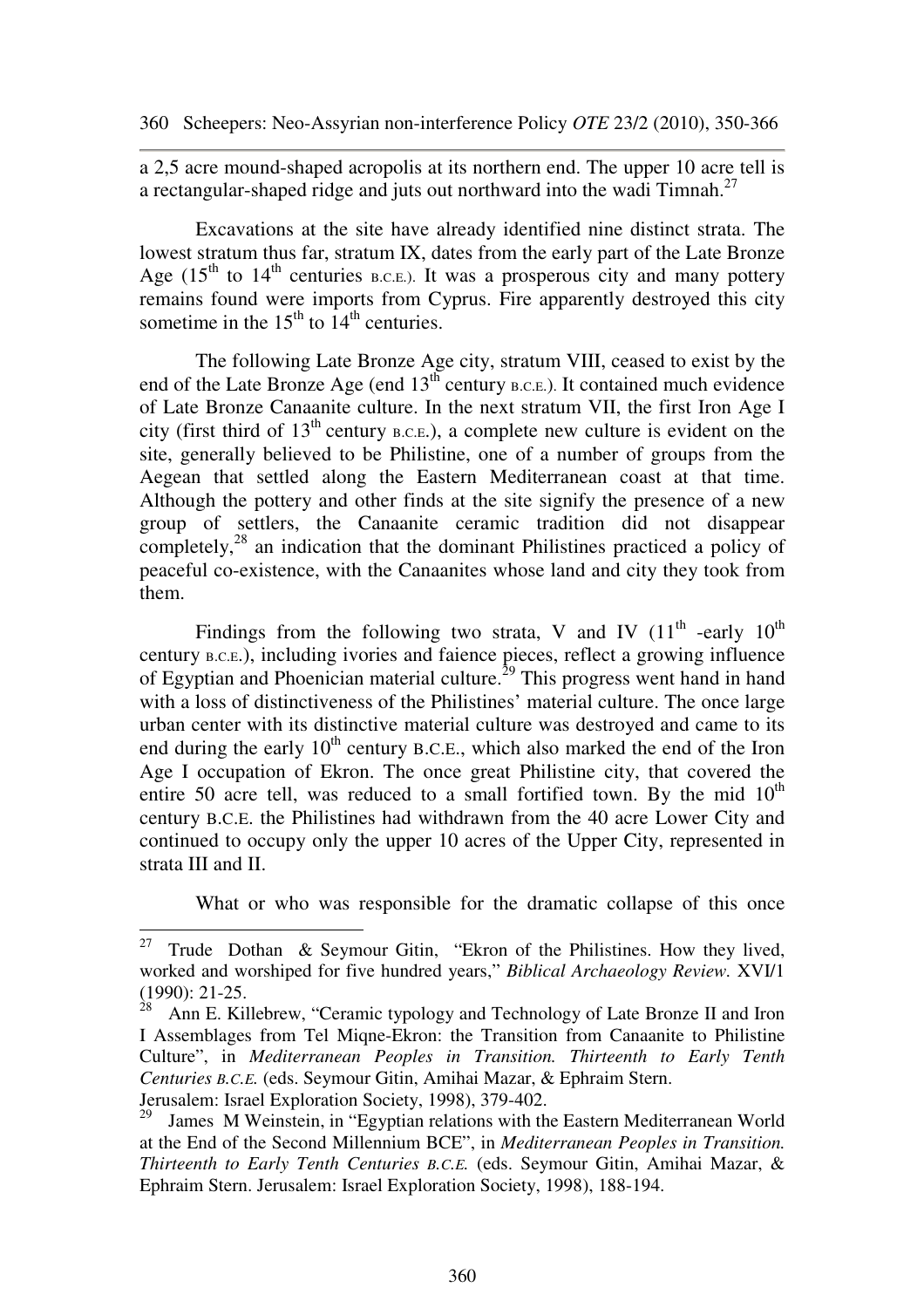flourishing city of Ekron early in the  $10<sup>th</sup>$  century B.C.E.? Contemporaneous strata at other Philistine cities (stratum X at Ashdod and stratum X at Tell Qasile) were also destroyed. Could it be King David, $30$  or was it the Egyptian Pharaoh Siamun?<sup>31</sup> In short, the Philistines were no longer able to control the land and the cities they occupied for two hundred years. The domination of southern Palestine by the Philistines was coming to an end or possibly was already over. $32$  With the Lower City abandoned, occupation of the site continued only in the Upper City, the remaining 10 acres in the north-east of the tel. By the end of the  $8<sup>th</sup>$  century, Ekron was destroyed during a campaign led by the Neo-Assyrian king Sennacherib in 701 B.C.E., who at that time also conquered several cities in Judah.<sup>33</sup> Control of the city then passed from Judah to the expanding Neo-Assyrian Empire. "It was then, under Neo-Assyrian hegemony, that Ekron expanded physically, enjoyed a period of renewed prosperity and once again became an important city-state.<sup>334</sup> The excavation results from stratum I, the occupation level following the 701 B.C.E. conquest by Sennacherib, exposed a prosperous city covering 75 acres, much larger than the earlier Iron Age I city. This dramatic growth and expansion occurred at all four remaining Philistine capital cities - Ashdod, Ashkelon, Gaza and Gath. They were now Neo-Assyrian vassal city-states and an integral part of the new international economic system, serving a block of buffer states against Egypt.<sup>35</sup>

## **2 Major olive oil industry at Ekron, stratum I (7-6th century B.C.E.)**

At the beginning of the  $7<sup>th</sup>$  century B.C.E. a fortified industrial urban center was founded directly on the early  $10<sup>th</sup>$  century B.C.E. fortifications and buildings of the last phase of Iron Age I (stratum IV). Seymour Gitin describes the new Ekron as "a model of a well-designed city, with four clearly defined occupation zones for fortifications, industry and ordinary domestic areas and upper class elite districts."<sup>36</sup>The most impressive was the olive oil industrial zone. It formed a belt of factory buildings along the interior face of the new city wall,

<sup>30</sup> Seymour Gitin, "Ekron of the Philistines. Part II: Olive oil suppliers to the world," *Biblical Archaeology Review* XVI/2 (1990): 34.

 $31$  James M Weinstein, "Egyptian relations with the Eastern Mediterranean World at the End of the Second Millennium BCE", 192.

James M Weinstein, "Egyptian relations with the Eastern Mediterranean World at the End of the Second Millennium BCE", 193.

<sup>&</sup>lt;sup>33</sup> David Ussishkin, "Notes on Megiddo, Gezer, Ashdod and tel Batash in the tenth to ninth centuries B.C.," *Bulletin of the American Schools of Oriental Research* 277/278 (1990): 75.

<sup>34</sup> Hayim Tadmor, "Philistia Under Assyrian Rule," *Biblical Archaeologist* 29,  $(1966): 88.$ <br> $\frac{35}{10}$  Mosbe

<sup>35</sup> Moshe Eilat, "The Economic Relations of the Neo-Assyrian Empire with Egypt", *JAOS,* 98/1 (1978): 20-34. Otzen, "Israel under the Assyrians," 256.

<sup>36</sup> Seymour, Gitin, "Ekron of the Philistines. Part II: Olive oil suppliers to the world," *Biblical Archaeology Review*. XVI/2 (1990): 36.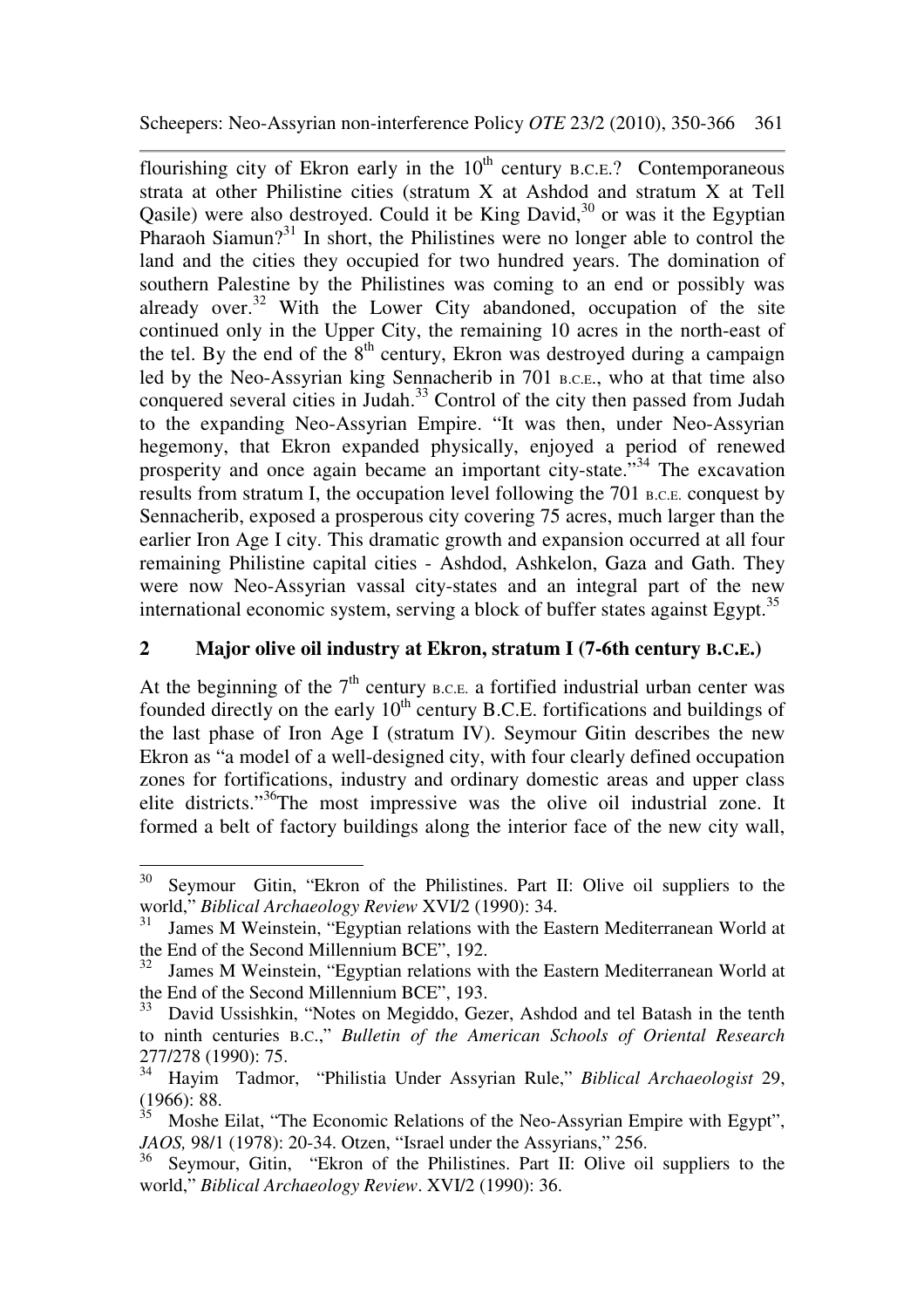each consisting of three rooms. The main feature of each building was the olive oil production room, furthest from the street, with its olive oil installation. Each installation consisted of a rectangular crushing basin, a cylindrical stone crushing roller, two pressing vats with central collection, a wooden beam, several pressing weights and a number of straw baskets for containing the pulp.

The adjacent storage/workrooms contained vessels which signify that it was used for oil storage and oil separation. Huge craters with eleven handles and two holes midway down its sides were used to separate water from oil. Freshly crushed olives were washed in water before they were placed in the straw baskets and staked on top of one another above the pressing vats. The first oil mixed with water was then poured into these huge craters and left standing until the oil separated from the water. When unplugged, the holes would allow first the water and then the pure oil to drain into smaller vessels. This oil was the finest or virgin oil which was regarded as more precious than the oil that was acquired from the pulp after the pressing process was completed.

The excavation team identified 115 olive oil installations in stratum I. If his number is compared to the number of oil installations found at other Iron Age II sites, it is understood why Eitam stated that "the oil industry at Tel Miqne, .... at the peak of its development, was at a scale previously unknown in the ancient world".<sup>37</sup> The installations at Ekron were also more advanced and efficient compared with other installations from the Iron Age. Compared to other sites from the same period and region such as Tel Beit Shemesh (3 complexes), Tel Beit Mirshim (6 complexes) Tel en-Nasheh (7 installations), the 115 installations at Ekron from the Iron Age II are impressive.

 Apart from the fact that it seems that the Neo-Assyrians did not interfere in the day to day activities at Ekron, they were also responsible for the stability in the Empire, traditionally known as the Pax Assyrica that stretched over approximately 70 years (700-630 B.C.E.). This also contributed to a large extend to the establishment of this mammoth industry, which can be regarded as the largest olive oil producing centres in the Ancient Near East.<sup>38</sup>

#### **3 Prosperity under Neo-Assyrian domination**

The economic and industrial growth at Ekron under Neo-Assyrian domination, indicate that its inhabitants took full advantage of this 'non interference' approach. The city's geographical location on a major trade route and close to established harbours from where goods were shipped to Egypt and the Aegean,

<sup>37</sup> <sup>37</sup>David Eitam, "Selected oil and wine installations in Ancient Israel" in *Olive oil in Antiquity, Israel and Neighbouring Countries from Neolithic to Early Arab Period*  (eds. Michael Heltzer & David Eitam. Haifa: University of Haifa, 1987), 91.

 $38$  Gitin, "Ekron of the Philistines. Part II: Olive oil suppliers to the world," 40.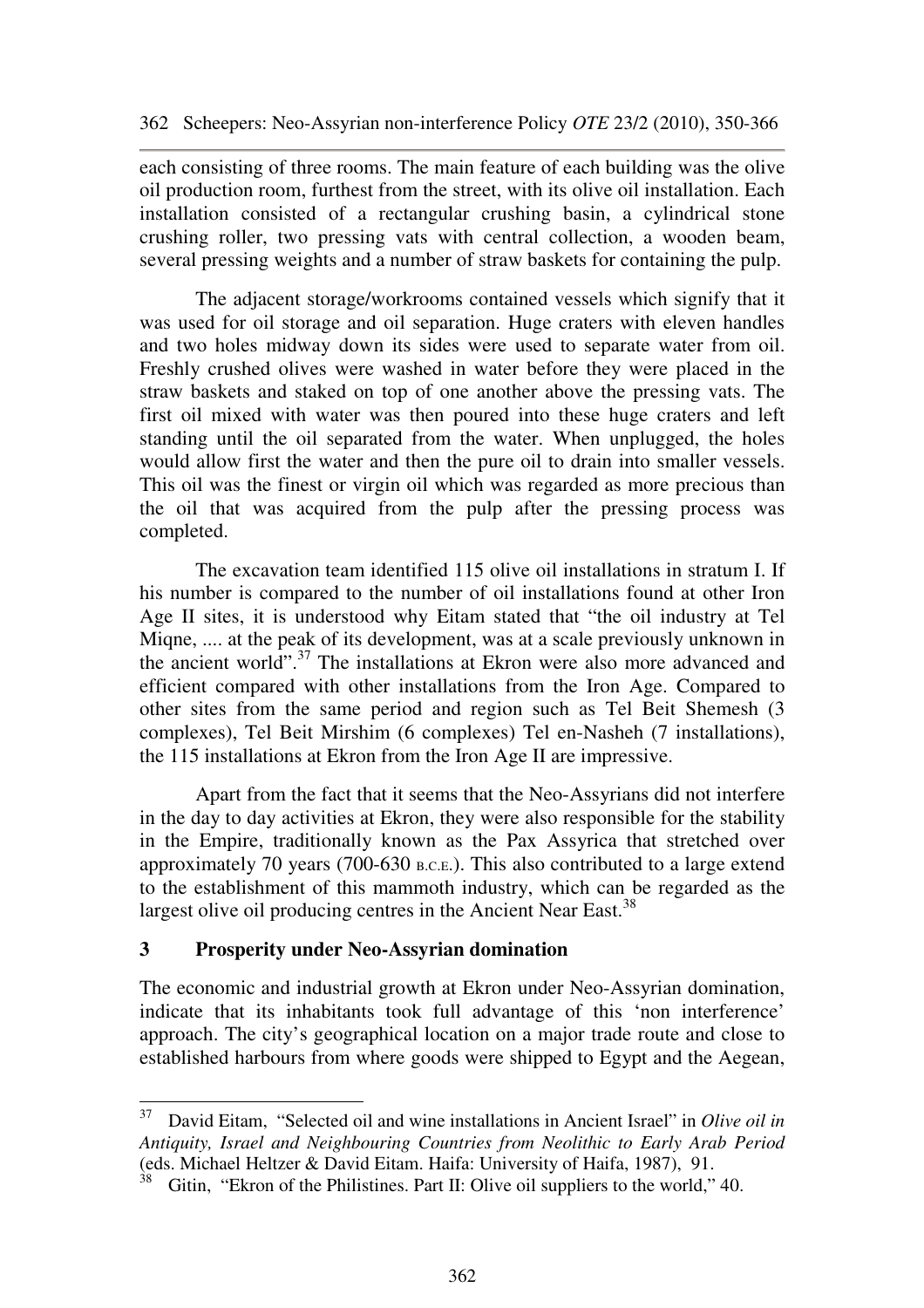contributed to the success of its olive oil industry. Furthermore, its close proximity to the Central Hill Country of Judah and Samaria, where climatic and soil conditions were ideal for growing olives, was ideal for the supply of olives needed in the oil installations.

The economic prosperity evident at Ekron during the  $7<sup>th</sup>$  century B.C.E. thus affected the neighbouring Judah (and Samaria) directly. Without the longterm supply of olives from the Hill Country of Judah, the olive oil industry at Ekron could not have functioned and flourished as it obviously did. The hostility that existed between Judah and the Philistine cities during the  $11<sup>th</sup>$  and 10<sup>th</sup> centuries seemed not to be an issue anymore. Both regions shared the same political and economic status; vassal states of Assyria, with extensive interregional contact. Numerous archaeological findings from Ekron and Timnah $^{39}$  bear testimony to that.<sup>40</sup>

## **D POSITIVE LEGACIES OF NEO-ASSYRIAN NON INTERFE-RENCE POLICY.**

The general impression of the Assyrians in biblical literature is not very pleasing. This is not difficult to understand, for material finds and records of the Assyrians confirm that they were formidable, brutal warriors. Assyrian royal inscriptions attest not only the army's facility with iron weapons and siege technology but also its systematic brutal treatment of captives: the slaughter of tens of thousands, the deportation of large population groups (some to slave labour camps), and the selective blinding, flaying and impalement of enemies – both alive and dead.  $41$  Multiple cuneiform tablets exist that furnish appalling testimony to the calculated cruelty inflicted by the armies mustered in Nineveh.<sup>42</sup> Though these and other evidence can't be denied, the kings of the Neo-Assyrian period left a legacy of many positives, not always recognised by most authors of the Hebrew Bible.

• The incorporation of major Phoenician harbour cities along the Levantine seaboard opened numerous possibilities for trade with countries from the Mediterranean Sea that never existed before. With Assyria now in control of these harbours, trade between cities in Assyria and Greece flourished. The Assyrians were seemingly clever enough not

<sup>39</sup> <sup>39</sup> For evidence of Assyrian presence at Timnah see the article and publication of Kelm, George L & Mazar, Amihai. Excavating in Samson country, *Biblical Archaeology Review.* XV(1) 36-49, 1989 and *Timnah, A biblical City in the Sorek valley,* Indiana: Eisenbrauns.

<sup>&</sup>lt;sup>40</sup> Coenraad L. Scheepers, "Ethnicity, cultural diversity and Poverty in South Africa: Archaeological Perspectives from Iron Age Palestine," OTE23/1 (2010): 174-175.

<sup>41</sup> Julia M. O'Brien, *Nahum* (Sheffield Academic Press, 2002), 17.

<sup>42</sup> Walter A. Maier, *The Book of Nahum* (Michigan: Baker Book house, 1980), 27.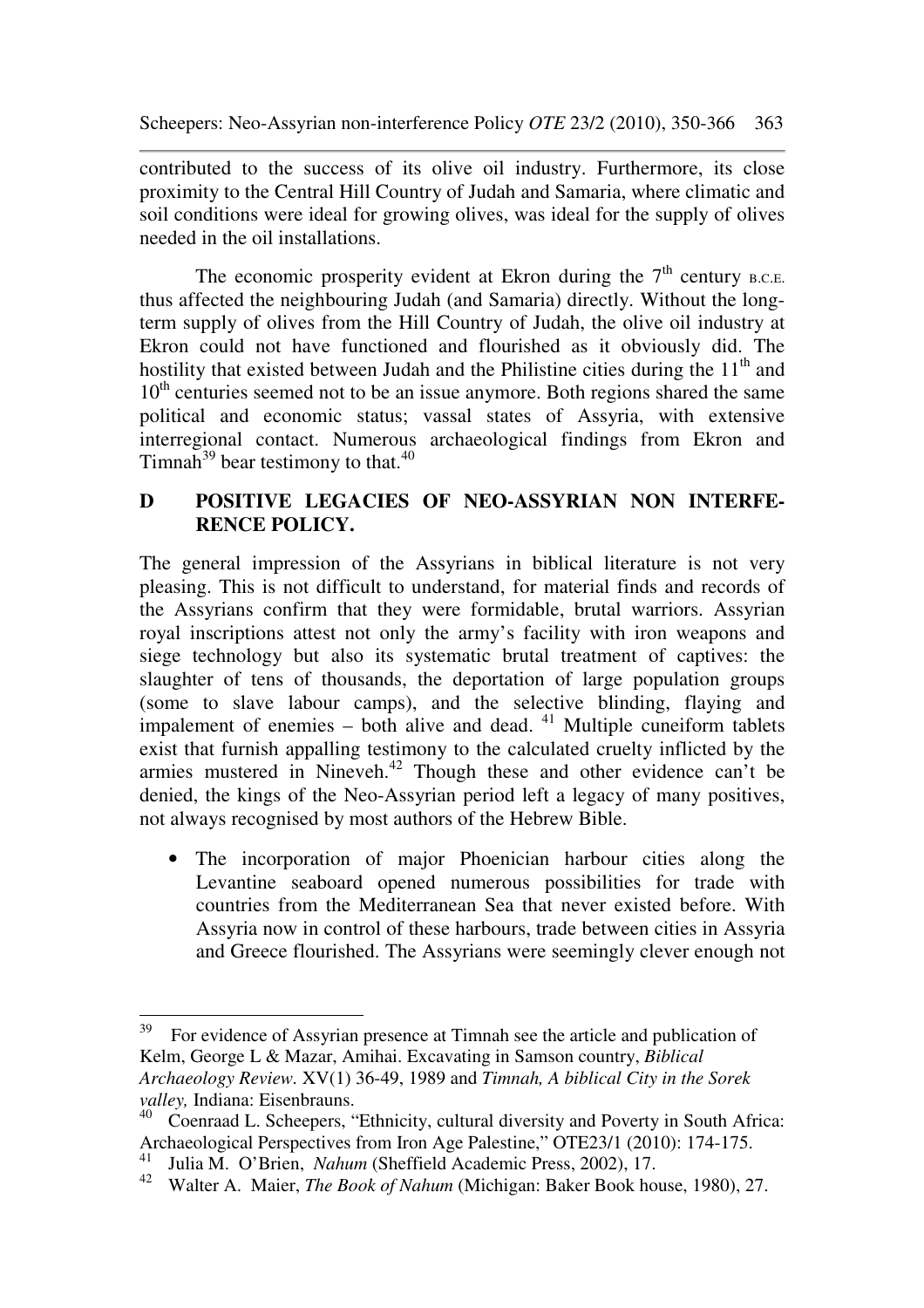to interfere with the trade patterns of the Phoenicians, who were at that stage already renowned for their seafaring abilities

- The Assyrian kings didn't interfere with the merchants and industrialists of the Levant and Babylonia. They were allowed to carry on with their mercantile activities. With the kings in control of such a vast area, merchants now had access to many new cities and towns that were previously not accessible to them. The period of stability experienced during the Pax Assyrica presented opportunities to merchants and traders to travel and do business unhindered. This state of affairs that can be traced back to policies implemented by the Neo-Assyrian kings, not only allowed more customs and other state dues to flow to the kings' coffers, it stimulated the economies of cities and regions in the provinces and vassal states.
- Though the Assyrian kings were not much interested in manipulating the economy of either the central or annexed regions of their empire, evidence exist that they kept themselves informed about progress and conditions in the different provinces. They were thus not just interested in the wealth they could in from the annexed regions. The health of the Empire's economy seemed to be of great concern to them.
- The fact that the Assyrians treated Judah always as a vassal state and never forced to be governed by an Assyrian official, favoured them in the long run.<sup>43</sup> Judah and neighbouring vassal states retained a measure of economic self-sufficiency and freedom to accumulate wealth in traditional ways. This gentle treatment of vassal states in the Southern Levant may be linked with the importance the Assyrians attached to safe trade through these states from the Arabian peninsula to the Phoenician harbours further north.<sup>44</sup>
- The best example of a positive legacy left by the Neo-Assyrians can be found in the archaeological results from Ekron, as explained in detail above. Once control of the city passed from Judah to the expanding Neo-Assyrian Empire, the city flourished and prospered.<sup>45</sup> There can be no doubt that the non-interference policy practiced by the Neo-Assyrians stimulated the city to make full advantage of the opportunities that presented themselves.

 $\overline{a}$ 

<sup>&</sup>lt;sup>43</sup> For an in depth discussion of the status of Judah as an autonomous vassal state of Assyrian, see: Morton Cogan, *Imperialism and religion: Assyria, Judah and Israel in the eight and seventh centuries B.C.E.* (Missoula: Scholars Press, University of Montana, 1974).

<sup>44</sup> Israel Finkelstein, & Neil A. Silberman, *The Bible Unearthed* (New York: The Free Press, 2001)

<sup>45</sup> Hayim Tadmor, "Philistia under Assyrian Rule." *Biblical Archaeologist* 29 (1966): 88-97.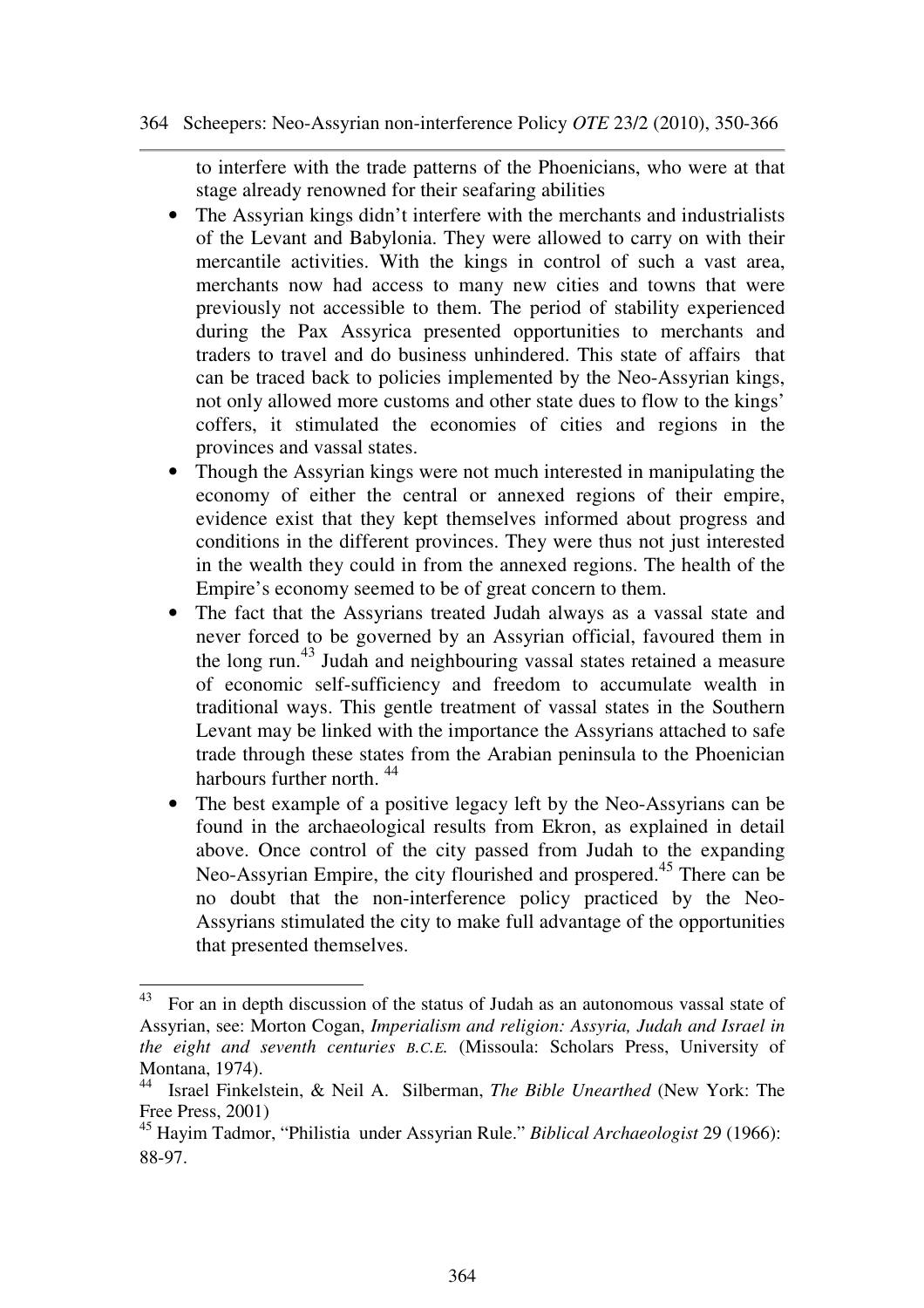#### **E CONCLUSION**

In this article I tried to give different perspectives on the Assyrians and their role in the economy and trade of the Ancient Near East during the  $7<sup>th</sup>$  century B.C.E. than the traditional perceptions found in biblical literature. I used the interpretations of Assyrian records by scholars in the past and applied it to recent excavation results from the ancient city of Ekron. The result, I believe, shows the importance of interpreting archaeological data from Israel/Palestine in the broader socio-political context of the Greater Ancient Near East. It further demonstrates that if archaeological results are interpreted in such way, it may influence long standing perceptions about Assyria and in particular the Kings from the Neo-Assyrian period who had contact with Palestine.

# **BIBLIOGRAPHY**

- Alt, Albrecht. "Neue Assyrische Nachrichten über Palästina." *Kleine Schriften zur Geschichte des Volkes Israel* 2 (1959): 203-240.
- Cogan, Morton. *Imperialism and religion: Assyria, Judah and Israel in the eight and seventh centuries B.C.E.*. Missoula: Scholars Press, University of Montana, 1974.
- Donner, Herbert. "Neue Quellen zur Geschichte des Staates Moab in der zweiten Hälfte des 8 Jahrh.V.Chr." *Mitteilungen des Instituts für Orientforschung* 5 (1957): 155-188.
- Dothan, Moshe & Freedman, David N. "Ashdod I. The First Season of Excavation 1962." *'Atiqot* 7, (1967):46-78.
- Dothan, Trude. "Ekron of the Philistines. Part I: Where they came from, how they settled down and the place they worshiped." *Biblical Archaeology Review* XVI/1 (1990): 26-35.
- Dothan, Trude & Gitin, Seymour. "Ekron of the Philistines. How they lived, worked and worshiped for five hundred years." Biblical Archaeology Review. XVI (1) 21-25, 1990.
- Eilat, Moshe. "The Economic Relations of the Neo-Assyrian Empire with Egypt", JAOS 98/1:20-34,1978
- Eitam, David. "Selected oil and wine installations in Ancient Israel" Pages 91-105 in *Olive oil in Antiquity, Israel and Neighbouring Countries from Neolithic to Early Arab Period.* Edited by Michael Heltzer & David Eitam. Haifa: University of Haifa, 1987.
- Finkelstein, Israel & Silberman, Niel A. *The Bible Unearthed*. New York: The Free Press, 2001.
- Frankenstein, Susan. "The Phoenicians in the Far West: A Function of Neo-Assyrian Imperialism: Mesopotamia 7." Pages 263-294 in *Power and Propaganda, Symposium on Ancient Empires*. Edited by Morgens T. Larsen. Copenhagen: Stougaard Jensen, 1979.
- Gitin, Seymour."Ekron of the Philistines. Part II: Olive oil suppliers to the world." *Biblical Archaeology Review.* XVI/2 (1990): 33-42.
- Gitin, Seymour & Dothan, Trude K. "The rise and fall of Ekron of the Philistines." *Biblical Archaeologist* 50/4 (1993): 199-221.